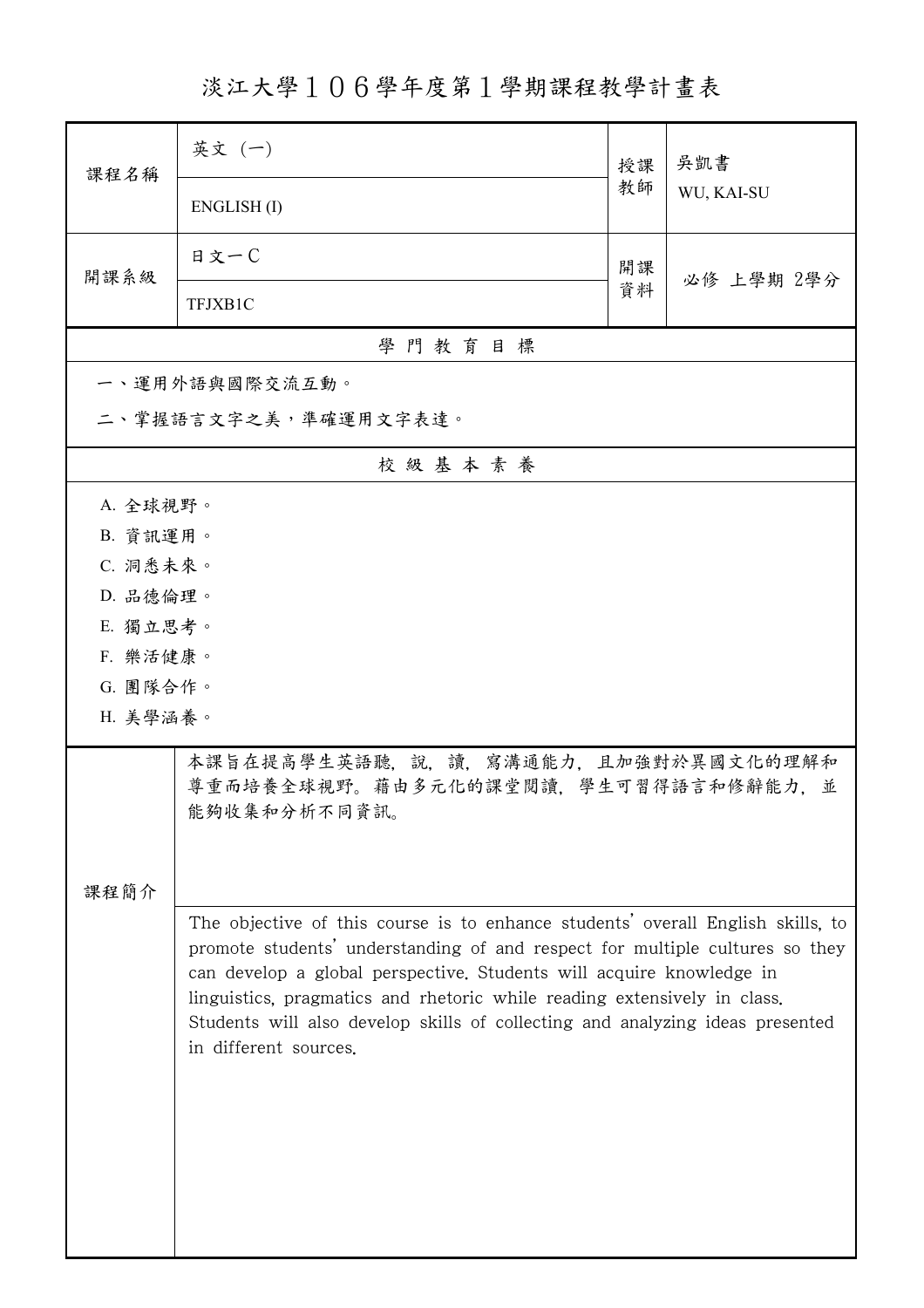本課程教學目標與目標層級、校級基本素養相關性 一、目標層級(選填): (一)「認知」(Cognitive 簡稱C)領域:C1 記憶、C2 瞭解、C3 應用、C4 分析、 C5 評鑑、C6 創造 (二)「技能」(Psychomotor 簡稱P)領域:P1 模仿、P2 機械反應、P3 獨立操作、 P4 聯結操作、P5 自動化、P6 創作 (三)「情意」(Affective 簡稱A)領域:A1 接受、A2 反應、A3 重視、A4 組織、 A5 內化、A6 實踐 二、教學目標與「目標層級」、「校級基本素養」之相關性:

 (一)請先將課程教學目標分別對應前述之「認知」、「技能」與「情意」的各目標層級, 惟單項教學目標僅能對應C、P、A其中一項。

 (二)若對應「目標層級」有1~6之多項時,僅填列最高層級即可(例如:認知「目標層級」 對應為C3、C5、C6項時,只需填列C6即可,技能與情意目標層級亦同)。

 (三)再依據所訂各項教學目標分別對應其「校級基本素養」。單項教學目標若對應 「校級基本素養」有多項時,則可填列多項「校級基本素養」。 (例如:「校級基本素養」可對應A、AD、BEF時,則均填列。)

| 序              | 教學目標(中文)                                         |                                                           |                                                                                                                                                                                                                                                                                                                     | 相關性            |                                                           |  |  |
|----------------|--------------------------------------------------|-----------------------------------------------------------|---------------------------------------------------------------------------------------------------------------------------------------------------------------------------------------------------------------------------------------------------------------------------------------------------------------------|----------------|-----------------------------------------------------------|--|--|
| 號              |                                                  |                                                           | 教學目標(英文)                                                                                                                                                                                                                                                                                                            | 目標層級           | 校級基本素養                                                    |  |  |
|                | 問題或說出感想。<br>字。                                   | 1 1.運用英語自我介紹、對話、提出<br>2. 書寫文法正確的英文句子。<br>3.理解英文文章的大意、組織與用 | 1. To help students use<br>English to introduce<br>themselves, carry out a<br>conversation, raise questions.<br>or express opinions.<br>2.To teach how to write<br>grammatically correct<br>sentences in English.<br>3.To help students understand<br>the main idea, organization,<br>and diction of English texts. | C <sub>4</sub> | AH                                                        |  |  |
|                | 教學目標之教學方法與評量方法                                   |                                                           |                                                                                                                                                                                                                                                                                                                     |                |                                                           |  |  |
| 序<br>號         |                                                  | 教學目標                                                      | 教學方法                                                                                                                                                                                                                                                                                                                | 評量方法           |                                                           |  |  |
|                | 問題或說出感想。<br>字。                                   | 1 1.運用英語自我介紹、對話、提出<br>2.書寫文法正確的英文句子。<br>3.理解英文文章的大意、組織與用  | 講述、賞析                                                                                                                                                                                                                                                                                                               | 紙筆測驗、上課表現      |                                                           |  |  |
|                | 授課進度表                                            |                                                           |                                                                                                                                                                                                                                                                                                                     |                |                                                           |  |  |
| 週<br>次         | 日期起訖                                             |                                                           | 內 容 (Subject/Topics)                                                                                                                                                                                                                                                                                                |                | 備註                                                        |  |  |
| $\mathbf{1}$   | $106/09/18$ ~<br>106/09/24                       | Orientation                                               |                                                                                                                                                                                                                                                                                                                     |                |                                                           |  |  |
| $\overline{2}$ | $106/09/25$ ~<br>106/10/01                       | Unit 1                                                    |                                                                                                                                                                                                                                                                                                                     |                |                                                           |  |  |
| $\overline{3}$ | $106/10/02$ ~<br>Unit 1 (Continued)<br>106/10/08 |                                                           |                                                                                                                                                                                                                                                                                                                     |                | 10/04 (三) 中秋節<br>Oct. 4, Mid-Autumn<br>Festival, No Class |  |  |
|                |                                                  |                                                           |                                                                                                                                                                                                                                                                                                                     |                |                                                           |  |  |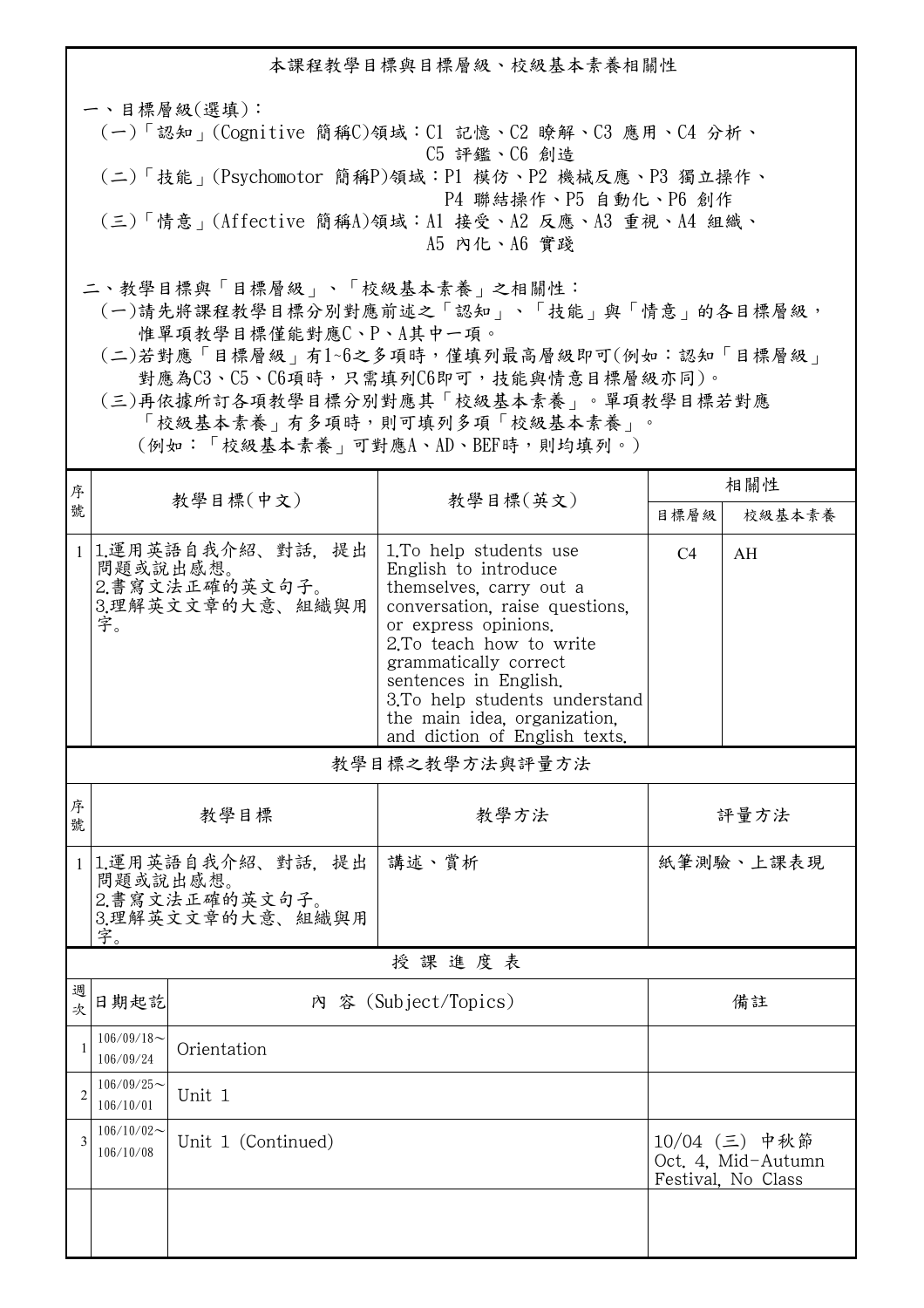| 4                      | $106/10/09$ ~                 | Unit 2                                                                         | 10/09 (一) 調整放                            |
|------------------------|-------------------------------|--------------------------------------------------------------------------------|------------------------------------------|
|                        | 106/10/15                     |                                                                                | 假;10/10 (二) 國慶                           |
|                        |                               |                                                                                | 紀念日<br>Oct. 9,<br>Extended Holiday, No   |
|                        |                               |                                                                                | Class Oct. 10, Double                    |
|                        |                               |                                                                                | Tenth Day, No Class                      |
| 5                      | $106/10/16$ ~<br>106/10/22    | Unit 2 (Continued)                                                             |                                          |
|                        | $106/10/23$ ~                 |                                                                                |                                          |
| 6                      | 106/10/29                     | Unit 2 (Continued)                                                             |                                          |
| $\overline{7}$         | $106/10/30$ ~                 | Unit 3                                                                         |                                          |
|                        | 106/11/05                     |                                                                                |                                          |
| 8                      | $106/11/06 \sim$<br>106/11/12 | Unit 3 (Continued)                                                             |                                          |
|                        | $106/11/13$ ~                 |                                                                                |                                          |
| 9                      | 106/11/19                     | Unit 3 (Continued)                                                             |                                          |
| 10                     | $106/11/20$ ~                 | 期中考試週                                                                          |                                          |
|                        | 106/11/26                     |                                                                                |                                          |
| 11                     | $106/11/27$ ~<br>106/12/03    | Unit 4                                                                         |                                          |
|                        | $106/12/04$ ~                 |                                                                                |                                          |
| 12                     | 106/12/10                     | Unit 4 (Continued)                                                             |                                          |
| 13                     | $106/12/11$ ~                 | Unit 4 (Continued)                                                             |                                          |
|                        | 106/12/17                     |                                                                                |                                          |
| 14                     | $106/12/18$ ~                 | Unit 5                                                                         |                                          |
|                        | 106/12/24<br>$106/12/25$ ~    |                                                                                |                                          |
| 15                     | 106/12/31                     | Unit 5 (Continued)                                                             |                                          |
| 16                     | $107/01/01$ ~                 |                                                                                |                                          |
|                        | 107/01/07                     | Unit 5 (Continued)                                                             | $01/01$ (一) 開國紀念<br>日 Jan. 1. New Year's |
|                        |                               |                                                                                | Day, No Class                            |
| 17                     | $107/01/08$ ~<br>107/01/14    | Review                                                                         |                                          |
|                        | $107/01/15$ ~                 |                                                                                |                                          |
| 18                     | 107/01/21                     | 期末考試週                                                                          |                                          |
|                        |                               | 依據淡江大學學則第六章第三十八條規定:學生經核准請假而缺席者為缺課,未                                            |                                          |
|                        | 修課應<br>注意事項                   | 經請假或請假未准而缺席者為曠課、缺課及曠課之處理規定如下:<br>曠課一小時,作缺課二小時論。                                |                                          |
|                        |                               | 學生對某一科目之缺課總時數達該科全學期授課時數三分之一,經該科教師                                              |                                          |
|                        |                               | 通知教務處時即不准參加該科目之考試,該科目學期成績以零分計算。                                                |                                          |
|                        |                               | 學生因懷孕、分娩或撫育三歲以下子女,經核准之請假,致缺課總時數達該<br>三、<br>科全學期或所修學分授課時數三分之一以上者,不受前二款之規定限制。並得視 |                                          |
|                        |                               | 科目性質以補考或其他補救措施彈性處理,補考成績並按實際成績計算。                                               |                                          |
| 教學設備<br>電腦、投影機、其它(麥克風) |                               |                                                                                |                                          |
|                        |                               |                                                                                |                                          |
|                        | 教材課本                          | Reading Explorer 3, 2nd Edition by Nancy Douglas and David Bohlke              |                                          |
|                        |                               |                                                                                |                                          |
|                        |                               | 《話說淡水》 Let's Talk about Tamsui by Tamkang University Press                     |                                          |
|                        | 參考書籍                          |                                                                                |                                          |
|                        |                               |                                                                                |                                          |
|                        |                               |                                                                                |                                          |
|                        |                               |                                                                                |                                          |